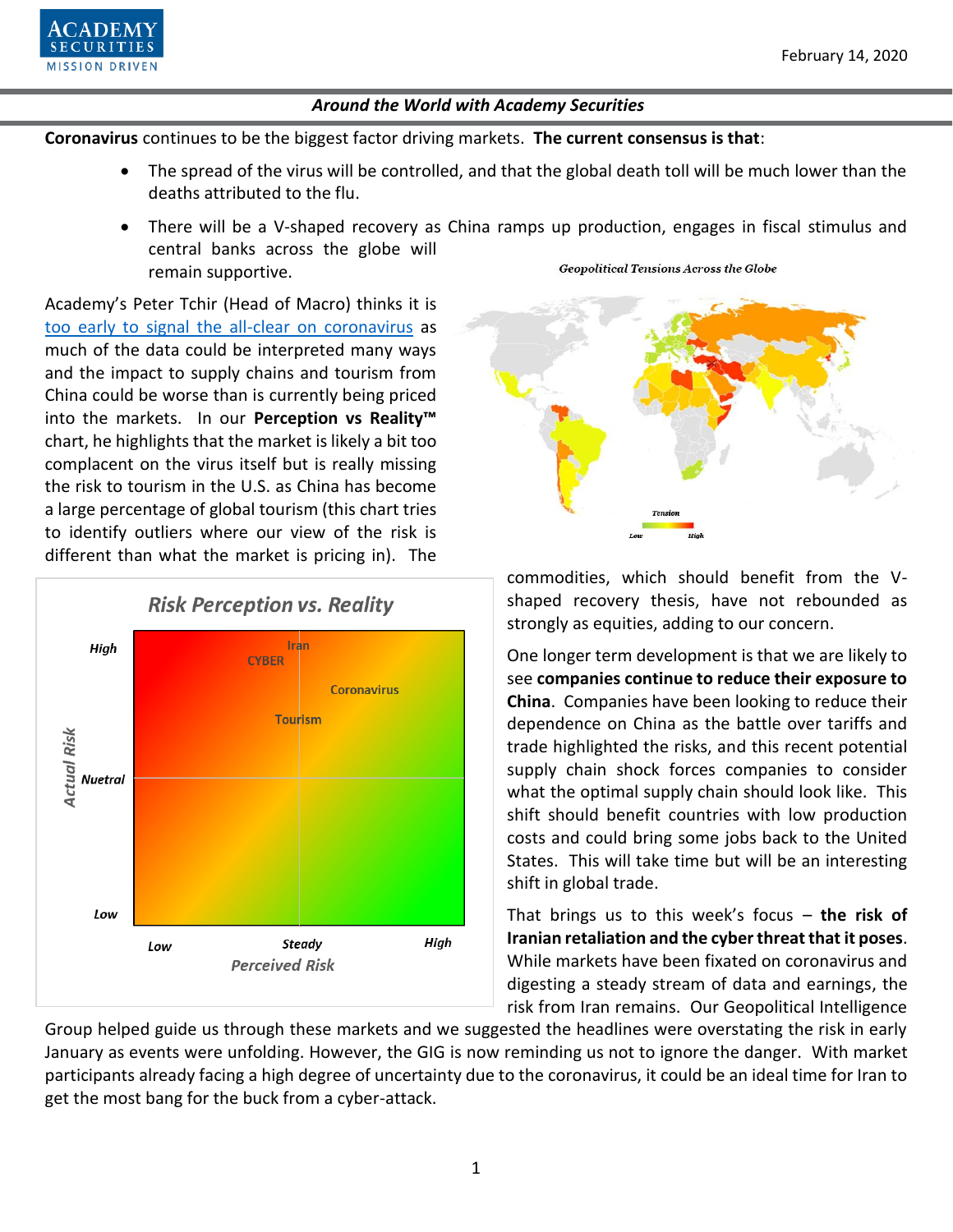

# **Front and Center – Cyber Threats from Iran, 30 days out**

Geopolitical tensions were at extreme levels when we began 2020. With the increased violence and protests in Iraq, and the U.S. strike that killed Iranian General Qasem Soleimani, Academy provided near real-time threat analysis on the developments with Iran. Iran responded to the killing of Soleimani on January 8<sup>th</sup> with a missile attack on U.S. and Iraqi forces at Al Asad air base. The Iranian leadership announced that this retaliation would signify their complete and proportional response. Academy's Geopolitical Intelligence Group determined that, while the missile attack may be the extent of any conventional retaliation, we should expect and anticipate an asymmetric response in the coming weeks and months. Despite not being at the top of the headlines, it is important to reevaluate the continued threat posed by Iran at this time. General Hernandez, [an Academy Securities Advisory](https://www.academysecurities.com/geopolitical/geopolitical-intelligence-group/)  [Board member,](https://www.academysecurities.com/geopolitical/geopolitical-intelligence-group/) and former Head of U.S. Army Cyber Command, provides his thoughts on the cyber threats posed by Iran and its proxy forces.

*"Last month, I said we should wait 30 days and there would be enough evidence to highlight that the Iranian cyber threat may de-escalate for a period, but we ought not fool ourselves that it's going away. The evidence is coming in.* 

- *Misinformation campaigns are on-going and may have a goal to impact our election security. They watch and are learning from the Russians.*
- *This week an industry-wide security alert identified Iran's attempts to infect companies with destructive malware, similar to Shamoon, a data-wiping malware used in the Middle East.*
- *Alerts also highlighted a concern about supply chain software providers and the targeting of industrial control systems for the energy sector - as well as other sectors. Currently, it's not clear if it's Iran or others trying to look like them.*
- *Iran's proxies, who may not be as aligned after the killing of Soleimani, and Russia (who would never miss an opportunity) can be wild cards that could increase tension through cyber.*
- *It has been reported that Iran is targeting U.S. public figures. They continue to probe critical infrastructure, conduct espionage and pursue cybercriminal activity. Despite internal unrest, they have not lost sight of the fact that, in their view, we've been at war since 1979.*
- *Also reported this week was the downing of Iran's internet prior to their satellite launch. It is still too early to know the details but it is clear that this may create a counteraction by the Iranians.*
- *Instead of companies asking if the threats have gone away, they should be asking themselves if they're on a wartime footing and if they are prepared for the unexpected and something not yet seen. Companies and leaders should assume it's coming and be ready for the worst.*
- *10 years ago, Iran had intent and little capability. Today they have a significant capability to match their intent." General Rhett Hernandez*

Iran will continue its proxy activities in the region and will try to use its strengths, including cyber, to its advantage. The economic sanctions have taken a severe toll on the country and its forces will continue to act out. They will continue to support Assad in Syria as well as the Houthi rebels in Yemen, as evidenced by the seizure of the Iranian weapons by the U.S. Navy on February 13<sup>th</sup>, that were bound for Yemen.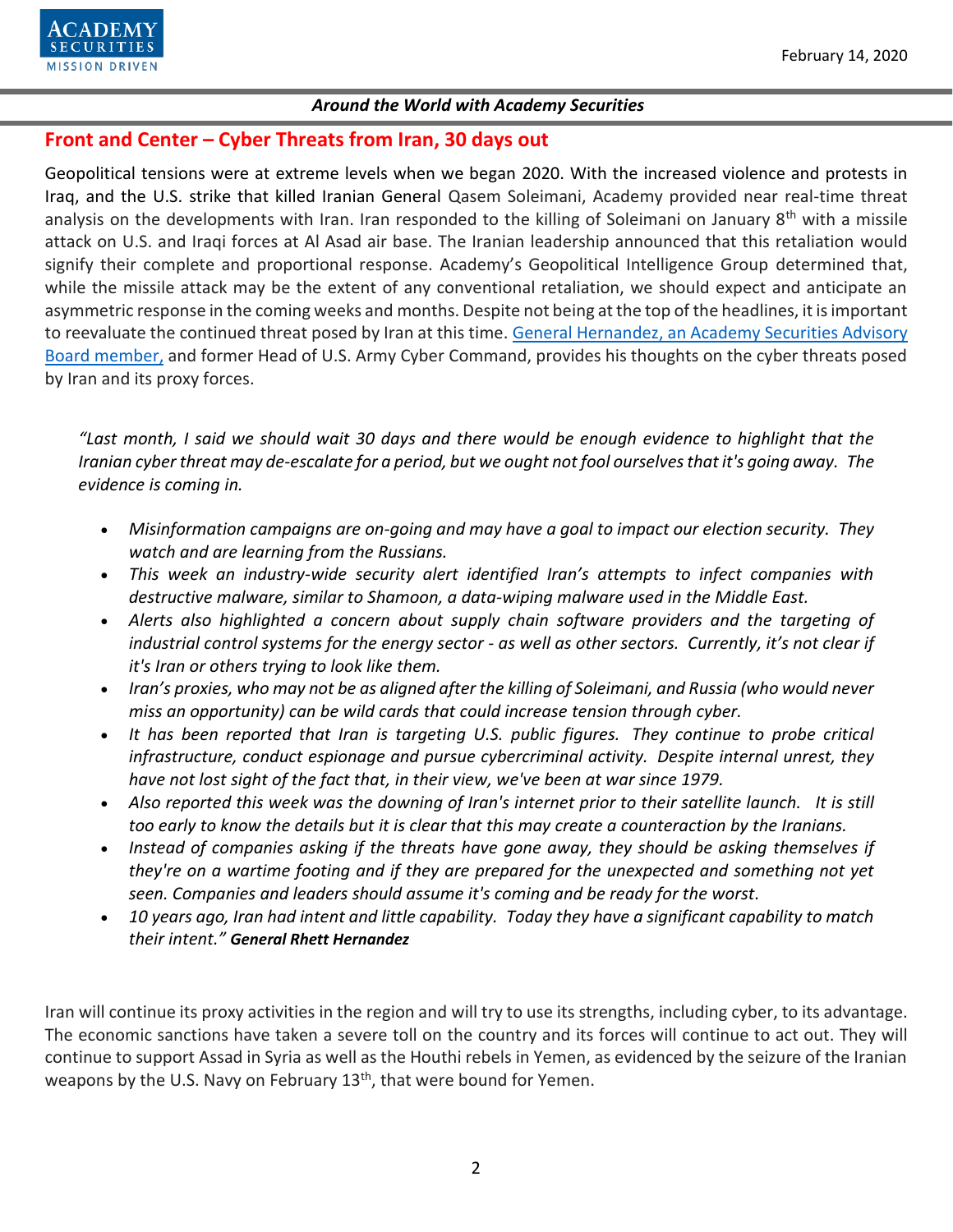

## **Turkey and Syria: A Complicated Issue for Russia**

As we reported in our Around the World issues in early [December](https://www.academysecurities.com/wordpress/wp-content/uploads/2019/12/Around-the-World-with-Academy-Securities-12.6.19.pdf) and again at the end of [January,](https://www.academysecurities.com/wordpress/wp-content/uploads/2020/01/Around-the-World-with-Academy-Securities-1.31.20.pdf) Turkey is an important NATO ally and their relationship with Russia (including the sale of the S-400 missile system) has caused concern. In addition, the signing of the agreement for the TurkStream pipeline has led many to believe that the relationship between President Erdogan of Turkey and President Putin of Russia is very strong. However, potential cracks may be forming which will have a dramatic impact on the current state of play in the region. Putin has made it clear



that the Middle East and North Africa are key to his strategy but competing interests with Turkey in Syria complicate a very difficult situation.

#### **Turkey vs Syria**

On February 3, in retaliation for the killing of Turkish soldiers, Turkish F-16's attacked Syrian government forces in the Idlib region (Northwestern Syria) killing 35 troops. Syria responded on February 10 with heavy shelling which killed additional Turkish soldiers. Later that day, Turkey conducted a counter strike that "neutralized" over 100 Syrian targets. Turkey has mobilized hundreds of tanks and armored vehicles in response to the killing of 13 of its soldiers in the past 10 days and tensions are increasing as Turkish forces try to prevent Idlib from falling to Assad. Idlib is the last rebel stronghold in the country fighting against government forces, led by President Assad and supported by Russia and Iran. A Russian delegation left Turkey on February 10 without an agreement to stop the fighting.

Turkey has already taken in over 3 million Syrian refugees since the civil war began in 2011 and has closed the border to the 700,000 refugees fleeing the Idlib province. Turkey has vowed to continue to retaliate and demanded Assad pull his forces back to the lines established in the 2018 Sochi agreement (Astana Process) with Russia by the end of February. In that agreement, Turkey set up observation posts to monitor the Idlib province and those posts have come under attack as Syrian government forces advance on the region. Turkey has told Russia to stand down and not interfere, while Russia has been working alongside Assad's forces to eliminate the "terrorist threat" posed by the more radical Islamic elements (including Al Qaeda affiliate Hurras al-Din) of the rebel forces held up in the area.

Turkey does not seem to be backing down as they believe that they are abiding by the terms of the 2018 agreement with Russia. It is also clear Erdogan is trying to avoid a further humanitarian crisis on his boarder and certainly does not want the final bastion of rebel support fighting Assad to be over run, which would diminish Erdogan's influence in the future of Syria. One might expect Putin to give Erdogan limited leeway to strike back against Assad's forces, but with Russian assets in the area, there is a high risk that unless Putin gets personally involved here (Putin called Erdogan on February 12<sup>th</sup> to ease the tension), it could result in war between Turkey and Syria. What makes this situation even more complicated is the fact that Putin would like to see the Idlib region come under Assad's control so he can proclaim he was responsible for bringing an end to the civil war in Syria. There is no immediate end in sight here and there will likely be further escalation, which could drive a wedge between Erdogan and Putin. If this does occur, it leaves the U.S. with a possible opportunity to move closer to Turkey, a key NATO ally, that is too important for the U.S. to lose.

*"I see this pushback as Erdogan's attempt to elevate his status internationally. I believe Erdogan will continue to*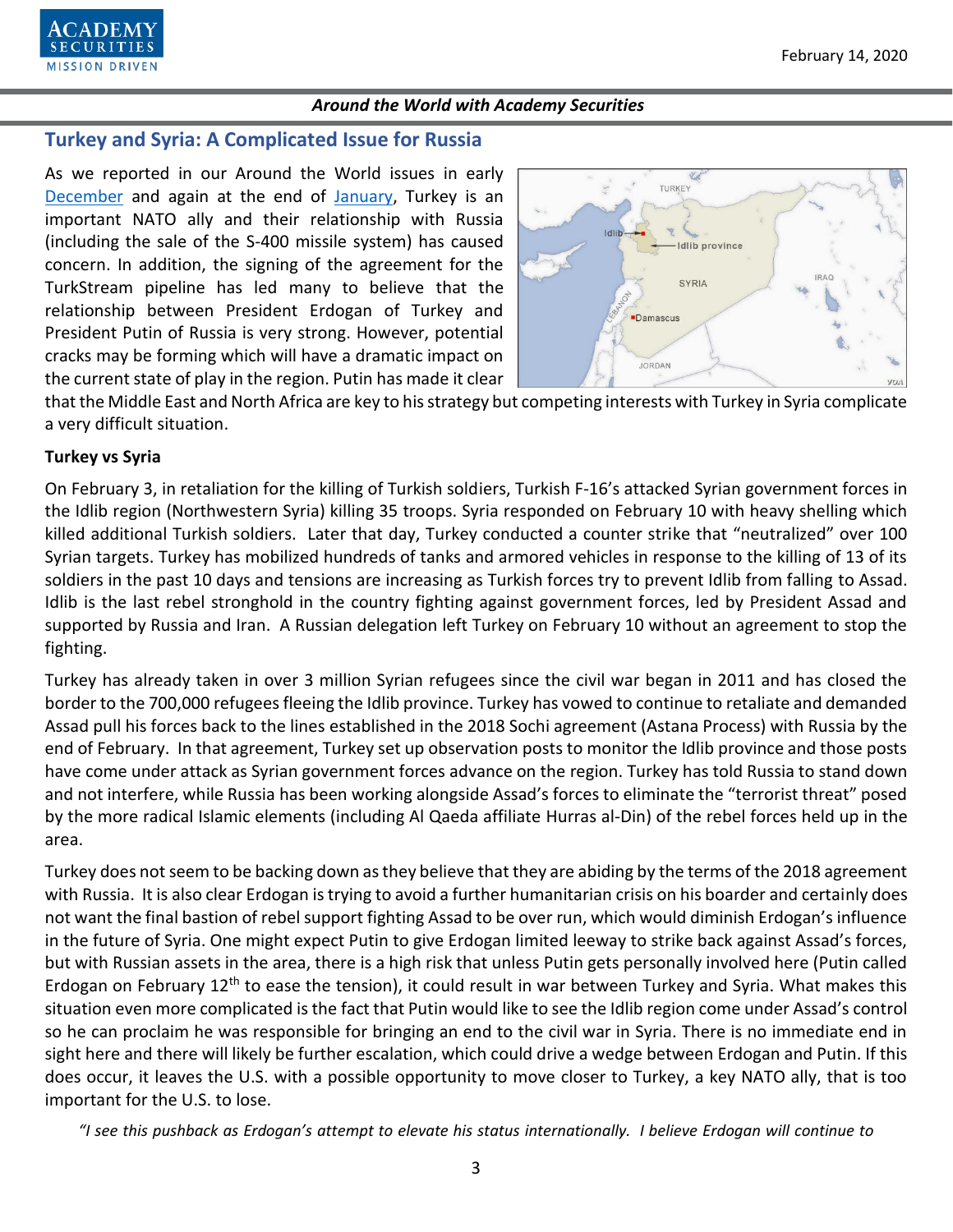

*strive for a balance that represents himself as an "independent leader" who will not subject himself to others (especially not on their terms). At the same time, he will do this carefully enough to not lose Russia's support for weapons and investments." General Mastin Robeson* 

*"The concept by Carl Clausewitz, that war is an extension of politics by other means, is clearly at play here in the Syria, Turkey, and Russia relationship. The attacks by Russia and Syria into the rebel zones are pressurizing the area from Turkey's point of view. Longer term, the migration of refugees and displaced persons into Turkey or on the border area create ripe conditions to foster extremism. Recent casualties in these violent exchanges also pressurize the Putin and Erdogan relationship. This will get worse before it gets better." General Frank Kearney*

# **Future of Al Qaeda in the Arabian Peninsula (AQAP)**

Last week, the White House announced a CIA drone strike had killed Qassim al-Rimi, the leader of Al Qaeda's affiliate in Yemen. This action dealt a significant blow to the group that for the past 10 years has tried to attack U.S. targets, including airliners (with sophisticated bombs), multiple times. U.S. drone strikes as well as infighting with other extremist groups (including ISIS) has degraded AQAP to a level where it currently does not have the capability to plan and execute overseas attacks like it once had. However, other extremist groups in the region like Al Shabab (which is linked to Al Qaeda) have carried out recent attacks in East Africa, including one in Kenya in January that killed three Americans. There is also concern that members of Al Qaeda affiliate Hurras al-Din are operating in Syria (as mentioned above), inadvertently under the cover of Russian defense systems protecting Assad's forces. The chaos in Syria as a result of the civil war and Russian involvement has afforded Al Qaeda linked groups an opportunity to reconstitute themselves there while the U.S. has conducted targeted strikes to try to eliminate the most dangerous elements.

The strike to kill al-Rimi was the most recent in a strategy to kill the leadership and bomb making specialists of an organization that still follows Ayman al-Zawahiri, who leads Al Qaeda and is thought to be hiding somewhere along the Afghanistan/Pakistan border. In 2015, Nasser al-Wuhayshi was killed in a drone strike and was considered at the time to be a successor to al-Zawahiri. In 2017, a drone strike also killed Ibrahim Hassan al-Asiri, who was the bomb maker behind multiple foiled attempts to bring down U.S. airliners. The U.S. counter-terrorism mission in the region is very focused and while there has been some discussion of reducing the U.S. forces in West Africa, the clandestine presence will remain and continue to strike high-value targets and degrade terrorist infrastructure.

*"I believe the U.S. will continue the targeted killings of terrorist leaders while Mike Pompeo is Secretary of State. It used to be that the Department of State was the push back but not so these days. AQAP as all AQ can mutate and likely will - letting off the pressure on these organizations is not likely in my view."* **General Frank Kearney**

*"I agree with Frank. We will continue to be aggressive against terrorism where it is practical. As we reduce our presence abroad (Africa, Iraq, Afghanistan, Syria, etc.), we will find it harder to keep our finger on the counter terrorism pulse, thus will likely have less opportunities."* **General Mastin Robeson**

# **Russia Sends Military Contractors to Venezuela to Protect Maduro**

In addition to the Middle East and North Africa, Venezuela has been selected by Russia as an area of strategic importance. Sine the start of the Cold War, Central and South America has always been strategically important to Russia. Since 2005, Russia has invested over \$17 billion in Venezuela and the country owes Russian oil company Rosneft around \$2.3 billion (not including interest). U.S. sanctions on Venezuela eliminating oil export to the U.S. have made it difficult to repay this loan. Russia has also become the largest weapons supplier to Venezuela and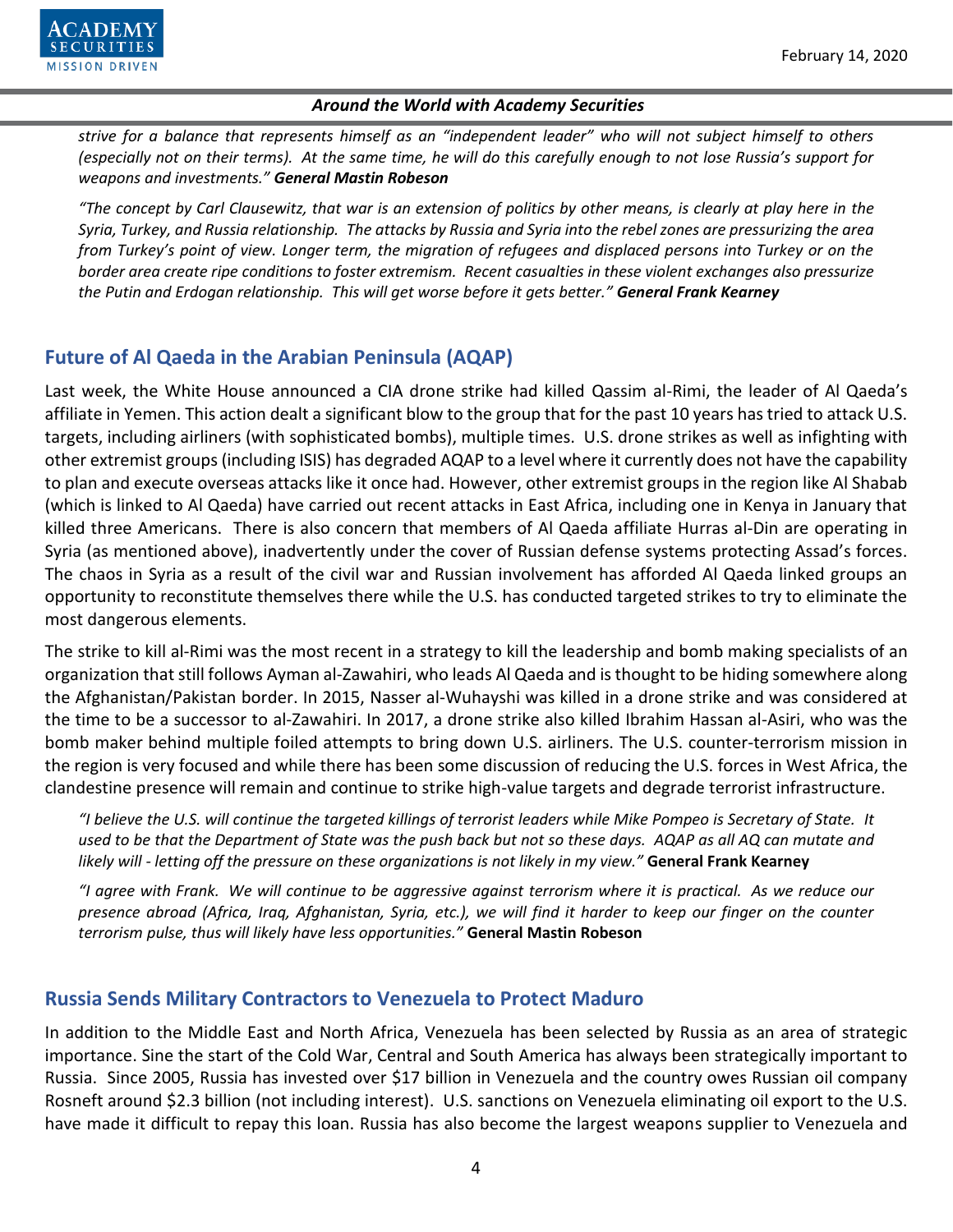

has outfitted the entire Venezuelan army. However, the economic crisis in the country has impacted recent purchases and Venezuela now struggles to pay off the \$1 billion in arms it has already received from Russia.

With the recent arrival of Russian private security contractors from the Wagner Group, Putin is now trying to protect his investment in the country. This is no coincidence, as the U.S. has thrown its support behind opposition leader Juan Guido and he was a guest at President Trump's State of the Union Address. However, it is not only Russia that needs to be concerned about its investment in the region, as China has invested over \$60 billion and has multiple bilateral agreements with Maduro, who has come out in support of the Belt and Road Initiative. However, China may be indifferent as to the ultimate winner, as long as it has access to oil.

*"Russia has historically craved a western hemisphere relationship/presence - and Maduro is their best option at present. This is more about a presence in our hemisphere than anything else."* **General Mastin Robeson**

# **Philippines to End Long-Held U.S. Security Pact**

This week, Philippine President Rodrigo Duterte formally announced that it would be ending a military agreement with the United States that has long helped provide security and stability to the Philippines.

*"I see Duterte as an opportunist and he will continue to push back on the status quo in an effort to get more in return for anything he/the Philippines gives us. I see this more as an effort to create negotiation space by playing strongman. Our decision to go to Guam significantly increases his leverage. Guam is, geographically, very far from anything that is not South Asia, and there are very few training options near Guam. In the end, we will be willing to pay more to keep the Philippines as a U.S. training/staging option."* **General Mastin Robeson**

*"President Rodrigo Duterte's decision to scrap the Visiting Forces Agreement with the U.S. was inevitable. Duterte is a faux autocrat, a strongman "wanna-be" with absolute powers. China has more than proximate geography, encouraging a closer alignment with the Philippines. Duterte wants to be Xi...desperately. He gets buoyed by China's courting and is flattered by the favorable attention and possible trade benefits. The U.S. was not blind to Duterte's efforts and must ensure that our presence and ability to influence geopolitical outcomes in Southeast Asia do not atrophy. The U.S. cannot retreat from this vital economic region. Guam remains our anchor and Indonesia should become a friendly outpost. There is too much at risk." General Spider Marks*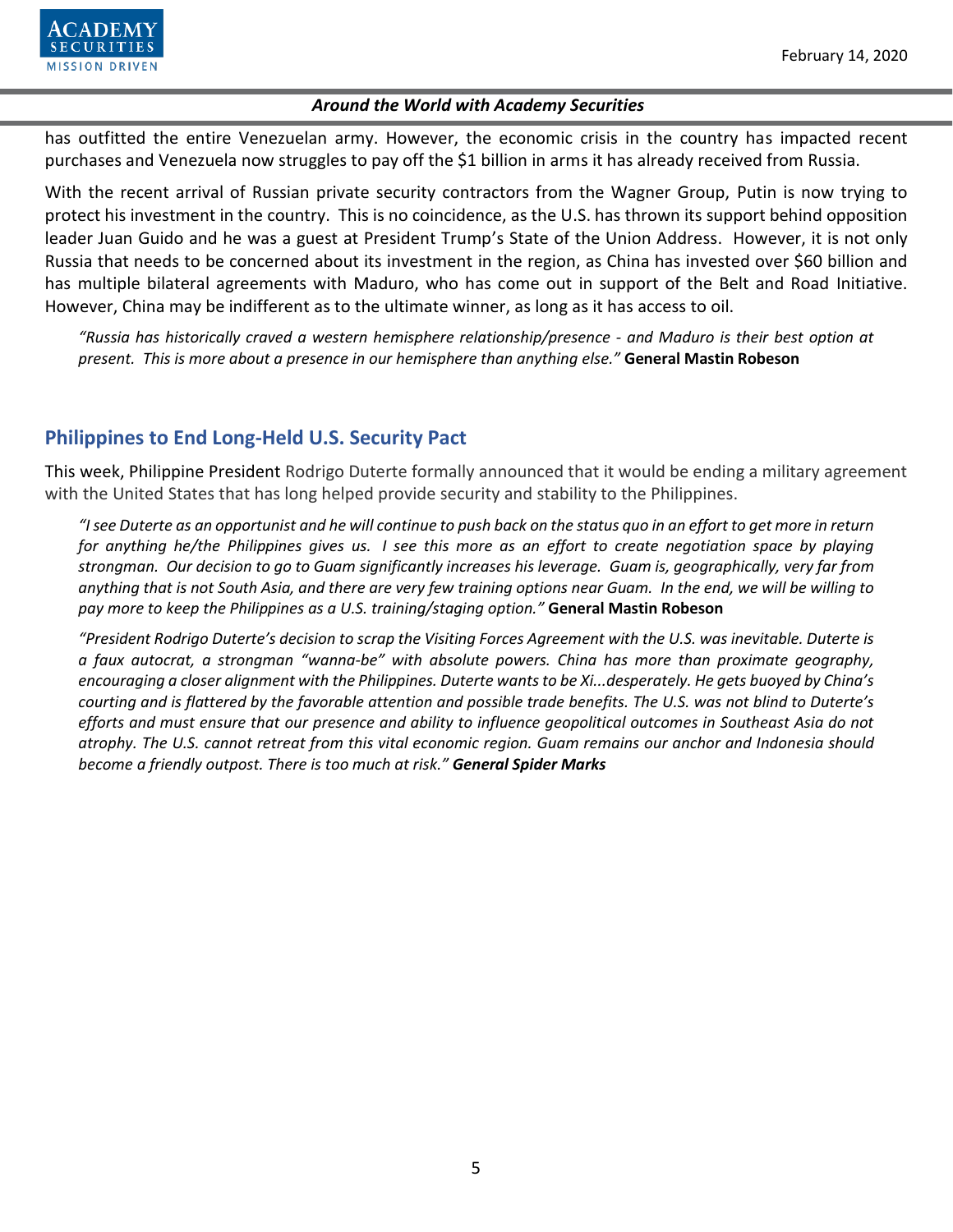## **Markets at a Glance: Rates Rally, Dollar Strengthens and Bitcoin Shines**

| Country              | Currency* | 1 Week   | 1 Month  | 10 Yr Yield* | 1 Week  | 1 Month | <b>Stock Index</b> | 1 Week   | 1 Month  |  |  |  |  |
|----------------------|-----------|----------|----------|--------------|---------|---------|--------------------|----------|----------|--|--|--|--|
| <b>United States</b> | 99.07     | 0.58%    | 1.74%    | 1.62         | $-0.03$ | $-0.23$ | 3,374              | 0.84%    | 2.61%    |  |  |  |  |
| <b>Asia Pacific</b>  |           |          |          |              |         |         |                    |          |          |  |  |  |  |
| China                | 7.0       | $-0.16%$ | $-1.55%$ | 2.82         | $-0.01$ | $-0.27$ | 3,960              | 1.54%    | $-5.81%$ |  |  |  |  |
| Korea                | 1,180     | 0.03%    | $-2.02%$ |              |         |         | 2,233              | 0.23%    | 0.17%    |  |  |  |  |
| India                | 71.3      | $-0.19%$ | $-0.67%$ | 6.43         | $-0.02$ | $-0.17$ | 12,175             | 0.30%    | $-1.26%$ |  |  |  |  |
| Indonesia            | 13,694    | $-0.43%$ | $-0.15%$ | 2.67         | $-0.07$ | $-0.25$ | 5,872              | $-1.92%$ | $-6.74%$ |  |  |  |  |
| <b>Philippines</b>   | 50.5      | 0.51%    | 0.15%    | 2.28         | $-0.09$ | $-0.38$ | 7,403              | $-1.38%$ | $-5.01%$ |  |  |  |  |
| <b>EMEA</b>          |           |          |          |              |         |         |                    |          |          |  |  |  |  |
| <b>Russia</b>        | 63.6      | $-0.47%$ | $-3.86%$ | 2.74         | $-0.08$ | $-0.26$ | 3,110              | 0.43%    | $-1.32%$ |  |  |  |  |
| Saudi                | 3.8       | 0.02%    | 0.04%    | 2.65         | $-0.03$ | $-0.30$ | 7,874              | $-2.22%$ | $-5.93%$ |  |  |  |  |
| <b>South Africa</b>  | 15.0      | $-0.28%$ | $-3.82%$ | 4.59         | $-0.02$ | $-0.21$ | 57,836             | 0.53%    | 0.46%    |  |  |  |  |
| <b>Turkey</b>        | 6.0       | $-0.87%$ | $-2.93%$ | 5.67         | 0.22    | $-0.24$ | 120,541            | $-1.43%$ | 0.24%    |  |  |  |  |
| <b>Ukraine</b>       | 24.4      | 0.44%    | $-1.11%$ | 5.78         | $-0.11$ | $-0.32$ | 528                | 2.14%    | 4.15%    |  |  |  |  |
| <b>Americas</b>      |           |          |          |              |         |         |                    |          |          |  |  |  |  |
| Argentina            | 61.4      | $-1.15%$ | $-2.37%$ | 20.57        | 1.13    | 0.91    |                    |          |          |  |  |  |  |
| <b>Brazil</b>        | 4.4       | $-1.66%$ | $-5.10%$ | 3.28         | $-0.12$ | $-0.35$ | 115,662            | 0.41%    | $-1.42%$ |  |  |  |  |
| Colombia             | 3,377     | 0.11%    | $-3.27%$ | 2.86         | $-0.04$ | $-0.20$ | 1,663              | 0.55%    | 0.67%    |  |  |  |  |
| <b>Mexico</b>        | 18.6      | 0.31%    | 1.06%    | 2.97         | $-0.10$ | $-0.24$ | 45,005             | 0.50%    | $-0.66%$ |  |  |  |  |
| Venezuela            | 73,081    | 0.23%    | $-8.86%$ |              |         |         | 1,663              | 0.55%    | 0.67%    |  |  |  |  |

| <b>Commodities</b> |        |           |       |        |         |                |        |         |  |  |  |  |
|--------------------|--------|-----------|-------|--------|---------|----------------|--------|---------|--|--|--|--|
| Oil                | ' Week | . Month   | Gold  | 1 Week | 1 Month | <b>Bitcoin</b> | 1 Week | . Month |  |  |  |  |
| 51.42              | 0.92%  | $-11.47%$ | 1,576 | 0.60%  | 1.82%   | 10,180         | 4.55%  | 25.20%  |  |  |  |  |

All data as of 2/13/2020 close of business from Bloomberg.

**Emerging market currencies hit hard.** The dollar has seen a significant flight to safety as fears of the coronavirus have hit – despite clear signs that the Fed will be accommodative if necessary. EM currencies struggled, which might be an opportunity. One longer term impact of the coronavirus is that companies will likely re-evaluate their supply chains and reduce their exposure to China, which **should benefit other emerging market countries.** 

**Rates rallied across the globe.** The **Greek 10-year bond** yield is now below 1%. Not sure there is much else to say.

Oil has bounced back almost 1% in the past week, but that is a drop in the proverbial bucket compared to how bad it has been hit.

**Bitcoin** outshone every other 'hedge' asset. Like it or hate it, it is hard to ignore as it climbs above \$10,000 and seems to be acting as a good hedge to any geopolitical risk (or is just a sign that many in China want to get their money into a vehicle that is more difficult to track – in which case, our ongoing concerns that it is too early to declare victory over the coronavirus are well-warranted).

While emerging markets saw some bounce back in many regions in the past week, **Turkey stood out as an outlier.**  Both the Turkish currency and their bonds were weaker last week. Turkey remains an area of concern for us on the geopolitical front and we see significant risk that the geopolitical risk will impact their economy, their bonds, and their FX rate.

We would also be selling bonds issued by countries in the Middle East as we take the cyber threat warning seriously and that could create some selling of bonds in those countries if an attack was to occur.